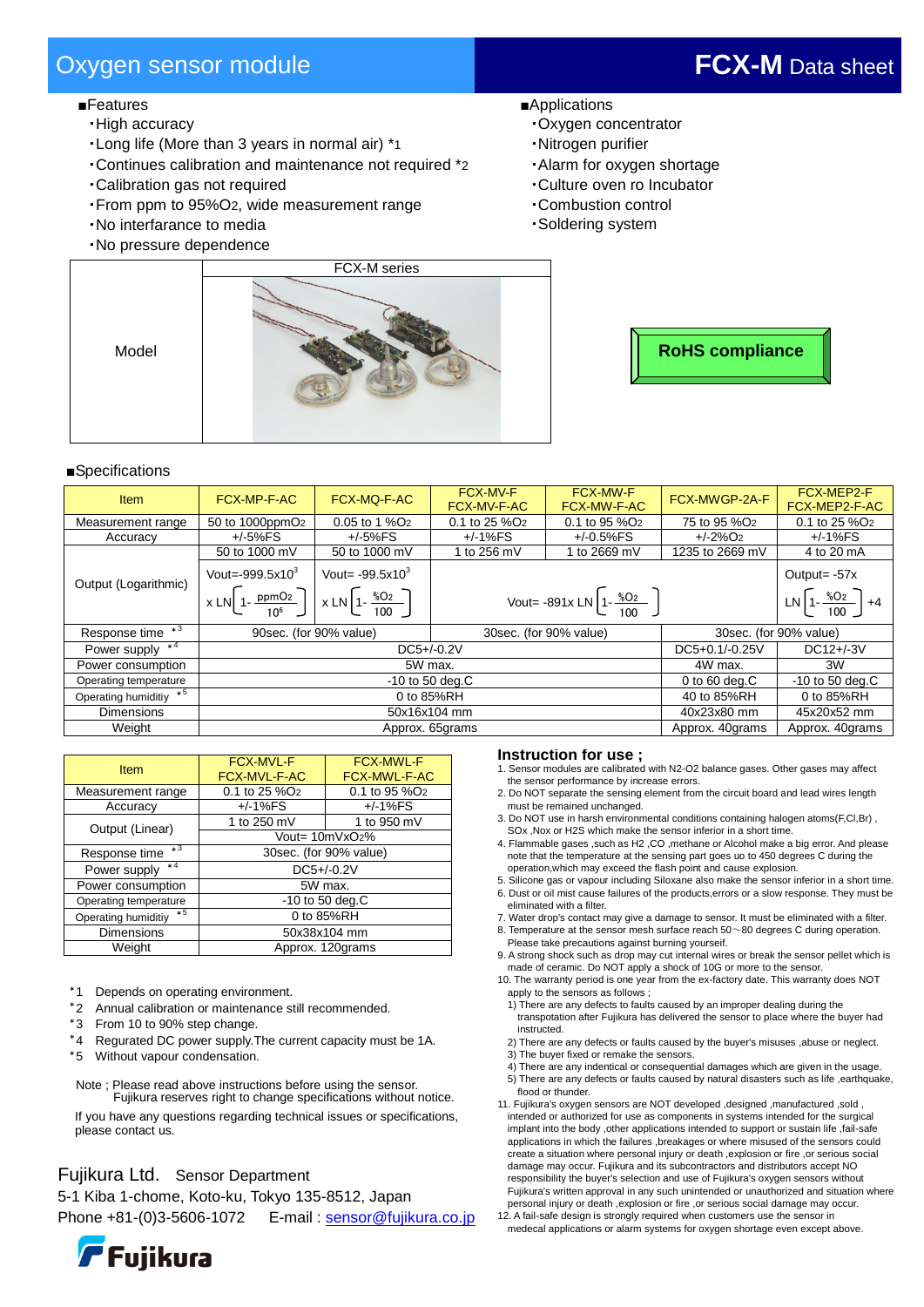

# Caution!

# Please carefully read the followings before using the oxygen sensor products.

#### 1.Applications for medical appliances, life-support equipment and low oxygen detectors

- (1) Fujikura products are not designed, intended or approved for use as components of surgical or life support systems, or other applications that may cause injury or death as a result of failure. In unapproved applications or uses where the customer implies, directly or indirectly, resultant injuries or deaths are due to Fujikura, Fujikura affiliates and agencies (citing for example, a design or manufacture fault), Fujikura, Fujikura affiliates and agencies shall be free from responsibility relating to any claims, costs, losses, and compensation.
- (2) When a Fujikura product is to be used in medical appliances and oxygen detectors other than those mentioned above, it is strongly advised that fail-safe designs are established. Fujikura should be consulted for the necessary information.

#### 2.Service life and guarantee period

- (1) The end of service life shall be defined as the time when the output no longer meets the specified precision.
- (2) The guarantee period is for one year from the date of shipment. During the guarantee period, should defects occur under normal conditions of use as specified in the manual and within the service life, the product will be repaired or replaced without charge. However, a repair or replacement fee will be charged in the following cases.

Defect or damage due to inappropriate transportation or handling after delivery.

Defect or damage caused by misuse, abuse or careless handling.

Defect or damage due to unauthorized repairs or changes in configuration

Damage to the cosmetic appearance caused during use

Damage from fire, earthquake, flood or other natural disasters and abnormal voltage.

#### 3.Operational precautions

- 3.1 Measurement of atmospheric gases
- (1) Calibration gas

The sensor should be adjusted with a calibration gas that is a mixture of nitrogen,  $N_2$ (or Argon, Ar) and oxygen,  $O_2$ . Other balance gases may result in incorrect measurements.

> Fujikura Ltd. Sensor Department 1-5-1, Kiba, Koto-ku, Tokyo 135-8512, Japan phone +81-3-5606-1072 E-mail : [sensor@fujikura.co.jp](mailto:sensor@fujikura.co.jp) 1